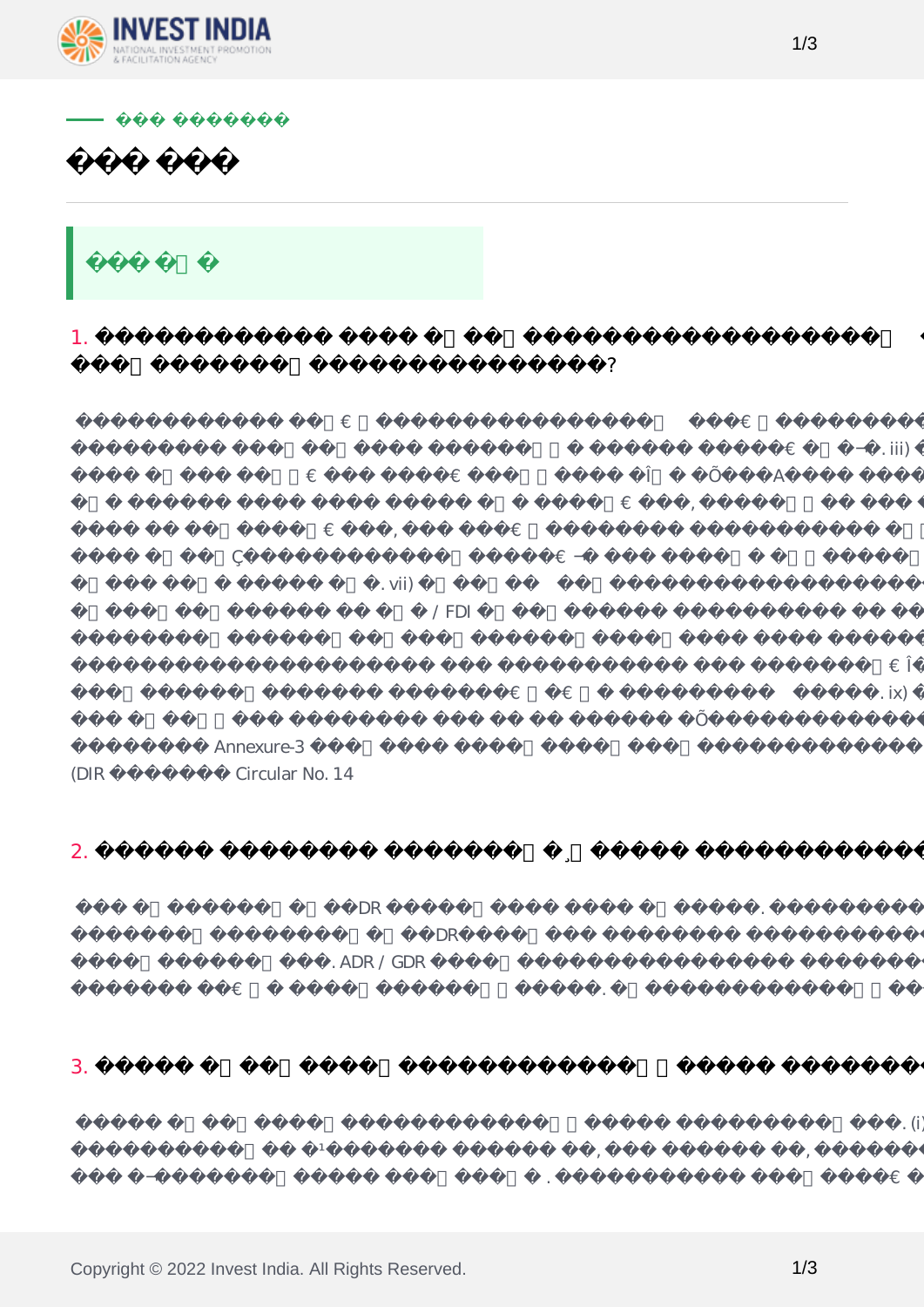

 $(ii)$   $(iii)$  $\angle$  and  $\angle$  and  $\angle$  (iii)  $($  : NRI / OCB /  $/$  /  $/$  FII, FPI)  $/$  $\angle$  $\mathcal{L}(\nabla)$  $\mathbf{H}$  (vi)  $\mathbf{F}\mathbf{D}\mathbf{I}$  /  $\mathbf{F}\mathbf{D}\mathbf{I}$ 

 $\begin{tabular}{ll} \bf (vii) \; FII \; / \; Sub & \; SEBI & \; FII \; / \; \end{tabular}$ Sub FPI  $\hspace{1.6cm}$  1' $\hspace{1.6cm}$  5.1 $\hspace{1.6cm}$ 

| 4.  |                                     | <b>RBI</b>                          |           |             | ာ |
|-----|-------------------------------------|-------------------------------------|-----------|-------------|---|
|     | <b>RBI</b><br>RBI<br>$\ddot{\cdot}$ | $\bullet$<br>$\bullet$<br>$\bullet$ | $\bullet$ | $\bullet$   |   |
| 5.  |                                     |                                     |           | $\tilde{?}$ |   |
| 180 |                                     | NRE / FCNR (B)                      |           | $\bullet$   |   |

|          |     |   |           |           | NRE.      |
|----------|-----|---|-----------|-----------|-----------|
| FCNR (B) |     |   | $\bullet$ | $\bullet$ |           |
|          |     | ٠ |           |           |           |
|          | 180 |   |           |           | $\bullet$ |

| 6.          |           |                          |                          | ?              |  |
|-------------|-----------|--------------------------|--------------------------|----------------|--|
| (RBI)       | (ECB)     | ٠                        | $\overline{\phantom{a}}$ | FC-GPR RBI     |  |
|             |           | ECB <sub>2</sub>         | III)                     | (DSIM)         |  |
|             | ٠         | $\overline{\phantom{0}}$ | FC-GPR                   | , ECB 2 Return |  |
| <b>DSIM</b> | $\bullet$ | $-ECB2$                  |                          | $\bullet$      |  |

내용은 여기를 클릭 하십시오.

내용은 여기를 클릭 하십시오 .